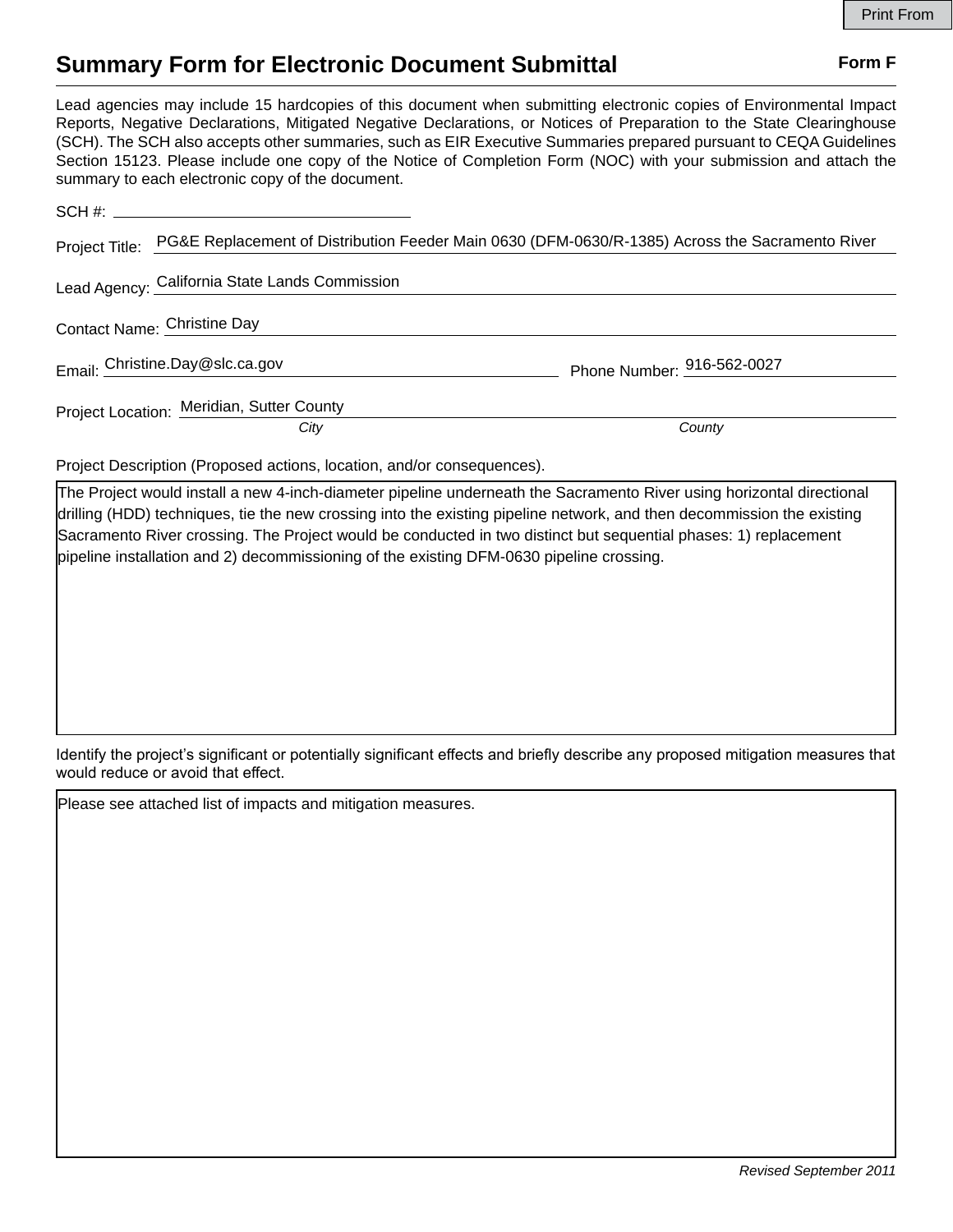If applicable, describe any of the project's areas of controversy known to the Lead Agency, including issues raised by agencies and the public.

N/A

Provide a list of the responsible or trustee agencies for the project.

California Department of Fish and Wildlife California Office of Historic Preservation Central Valley Regional Water Quality Control Board Central Valley Flood Protection Board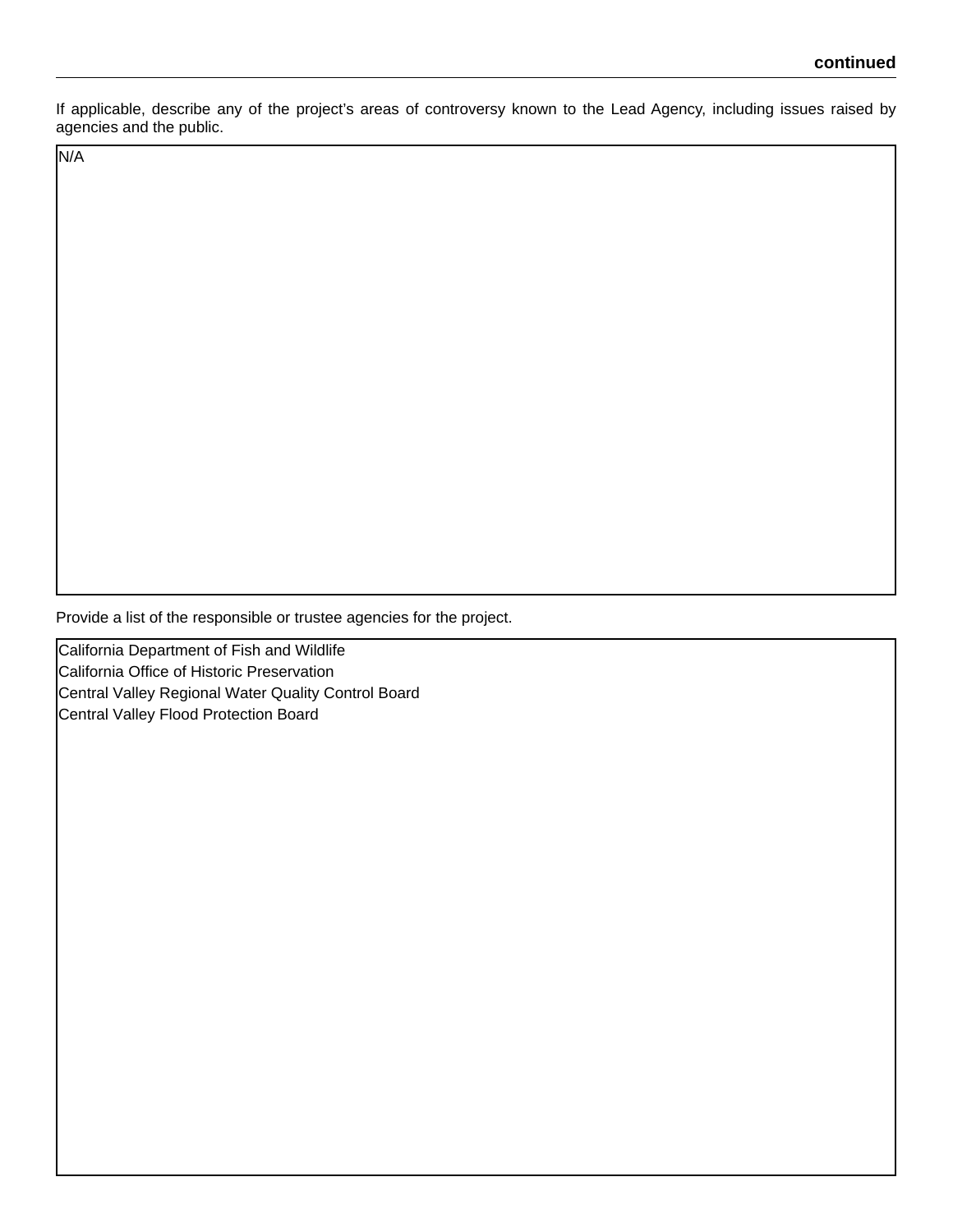# **1.1.1 AESTHETICS**

#### *Potential Impact:* **Create a new source of substantial light or glare**

**MM AES-1 Nighttime Illumination Shielding.** Project lighting shall be as low in intensity as possible to meet Project needs and safety requirements, be focused on work areas, and equipped with shielding to minimize glare and spillover into adjacent areas.

*Monitoring/Reporting Action:* Observe nighttime lighting for compliance *Effectiveness Criteria:* Lighting glare minimized *Responsible Party:* PG&E and contractors **Timing:** Phases 1 and 2, during any nighttime work

# **1.1.2 BIOLOGICAL RESOURCES**

#### *Potential Impact:* **Swainson's hawk**

# **MM BIO-1: Swainson's Hawk Nesting Season Avoidance or Pre-Construction**

**Surveys**. For Project activities within Swainson's hawk nesting season (March 1 to September 15), a qualified biologist, approved by CSLC staff, shall conduct preconstruction Swainson's hawk surveys within one week prior to any construction disturbance. If active Swainson's hawk nests are identified near the Project area, then based on nest protection buffers outlined in PG&E's Nesting Bird Management Plan the following shall be required:

- Postpone Project activities within 0.25-mile of the nest until after the young have fledged and are no longer dependent on the nest tree; and
- If it is not possible to postpone Project activities, construction activities may only proceed with both CDFW approval and nest monitoring by a qualified raptor biologist. If the monitoring biologist observes signs of distress, then they shall have the authority to stop construction work. If the nest is abandoned due to Project-related disturbance, but the nestlings are still alive, PG&E is required to fund the nestlings' recovery, rearing in captivity, and subsequent controlled release.

*Monitoring/Reporting Action:* Submit pre-construction survey report to CSLC prior to ground disturbance, submit proposed buffers to CSLC for review if needed, submit request to CDFW if needed, observation reports

*Effectiveness Criteria:* Compliance with buffers, nest monitoring if needed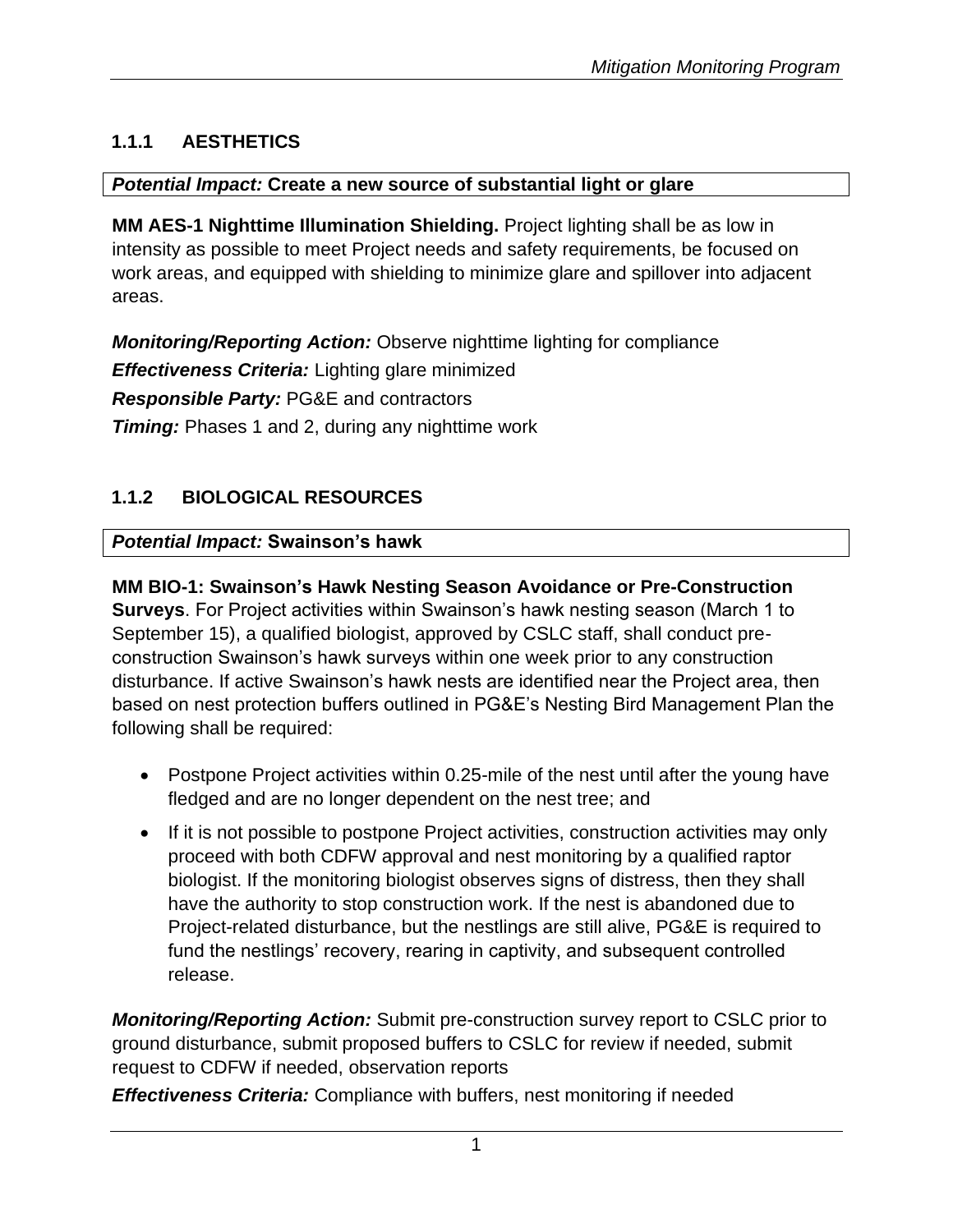# *Responsible Party:* PG&E and contractors

**Timing:** Phases 1 and 2, prior to the start and throughout Project activities

#### *Potential Impact:* **Nesting birds**

#### **MM BIO-2: Nesting Bird Season Avoidance or Pre-Construction Surveys**. If

Project-related vegetation removal and ground-clearing activities are scheduled between March 1 and August 1, then pre-construction surveys shall be conducted within one week prior to the start of construction in potential nesting habitat within 350 feet of the Project area to identify nest sites. If an active raptor or passerine bird nest is identified, an appropriate species-specific nest protection buffer shall be identified based on PG&E's Nesting Bird Management Plan and site-specific conditions. A preconstruction nesting survey report shall be prepared and submitted to CDFW and CSLC within one week of pre-construction surveys, that outlines the surveys conducted, nest locations identified, and recommended nest protection buffers. Construction activities shall be prohibited within the established buffer zones until the young have fledged.

*Monitoring/Reporting Action:* Submit pre-construction survey report to CSLC and CDFW prior to ground disturbance during the nesting bird season, submit proposed buffers to CSLC for review if needed, observation reports

*Effectiveness Criteria:* Compliance with buffers

#### *Responsible Party:* PG&E and contractors

**Timing:** Phases 1 and 2, prior to the start and throughout Project activities conducted between March 1 and August 1

# *Potential Impact:* **Giant Gartersnake**

# **MM BIO-3: Giant Gartersnake Work Window and Pre-Construction Surveys**.

Project activities shall be conducted during the GGS active season (May 1 to October 1) to the extent practicable. A qualified biologist, approved by CSLC, shall conduct a survey and identify where exclusion fencing is needed within the Project area. If needed, a solid exclusion fence shall be installed around the perimeter of work sites and shall be inspected weekly. Burrows and other refuge habitat shall be avoided to the extent practicable.

If work will be conducted during the inactive period (October 2 to April 30), then PG&E shall conduct preparation work during the snake's active period to make construction areas ready for work during the inactive season. Preparation work can include, at a minimum, adding baserock to access roads and work sites, grading access roads and work sites, and installing work zone exclusion fencing. If GGS are encountered during construction activities, snakes shall be allowed to move away from construction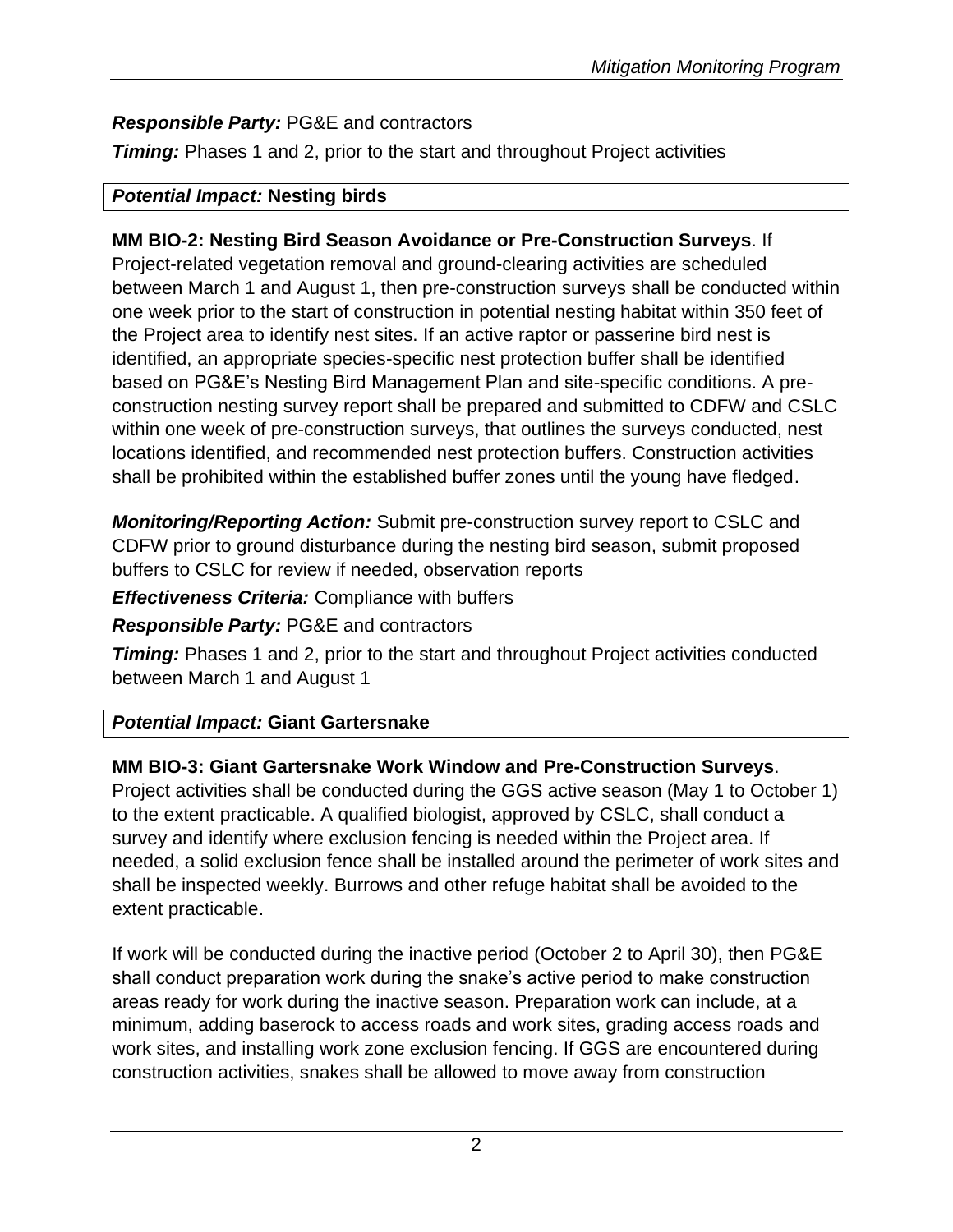activities, or if relocation is required, a biologist shall follow USFWS handling protocols and move snakes to the nearest appropriate habitat out of harm's way.

*Monitoring/Reporting Action:* Submit pre-construction survey report to CSLC prior to ground disturbance, submit proposed buffers to CSLC for review if needed, USFWS/CDFW notification of relocation if needed, observation reports

*Effectiveness Criteria:* Exclusion fencing in place if needed, GGS relocated as needed, no GGS mortality

*Responsible Party:* PG&E and contractors

**Timing:** Phases 1 and 2, prior to the start and throughout Project activities

# *Potential Impact:* **Western pond turtle**

**MM BIO-4: Western Pond Turtle (WPT) Pre-Construction Surveys**. A qualified biologist, approved by CSLC, shall conduct pre-construction surveys for WPT within 48 hours prior to ground disturbance to ensure that individuals are not present in the work area. Prior to ground disturbance activities, a barrier, such as wildlife exclusion fencing, shall be placed around the excavation area to prevent WPT from moving into work areas. A qualified biological monitor shall be present to monitor project activities during all in-water work and initial ground disturbance that has the potential to impact specialstatus species. Should WPT be found within the work areas, a qualified biologist shall relocate the species outside of work area barriers.

*Monitoring/Reporting Action:* Submit pre-construction survey report to CSLC prior to ground disturbance

*Effectiveness Criteria:* Barrier fencing in place if needed, WPT relocated as needed, no WPT mortality

*Responsible Party:* PG&E and contractors

**Timing:** Phases 1 and 2, prior to the start and throughout work on or adjacent to levee banks as well as the Pipe Staging Area

# *Potential Impact:* **Special-status wildlife species and habitats**

**MM BIO-5: Environmental Training Program**. An environmental training program shall be developed and presented by a qualified biologist, approved by CSLC. All contractors and employees involved with the Project shall be required to attend the training program prior to work on the Project. At a minimum, the program shall cover special-status species that could occur on the site, their distribution, identification characteristics, sensitivity to human activities, legal protection, penalties for violation of state and federal laws, reporting requirements, and required Project avoidance, minimization, and mitigation measures.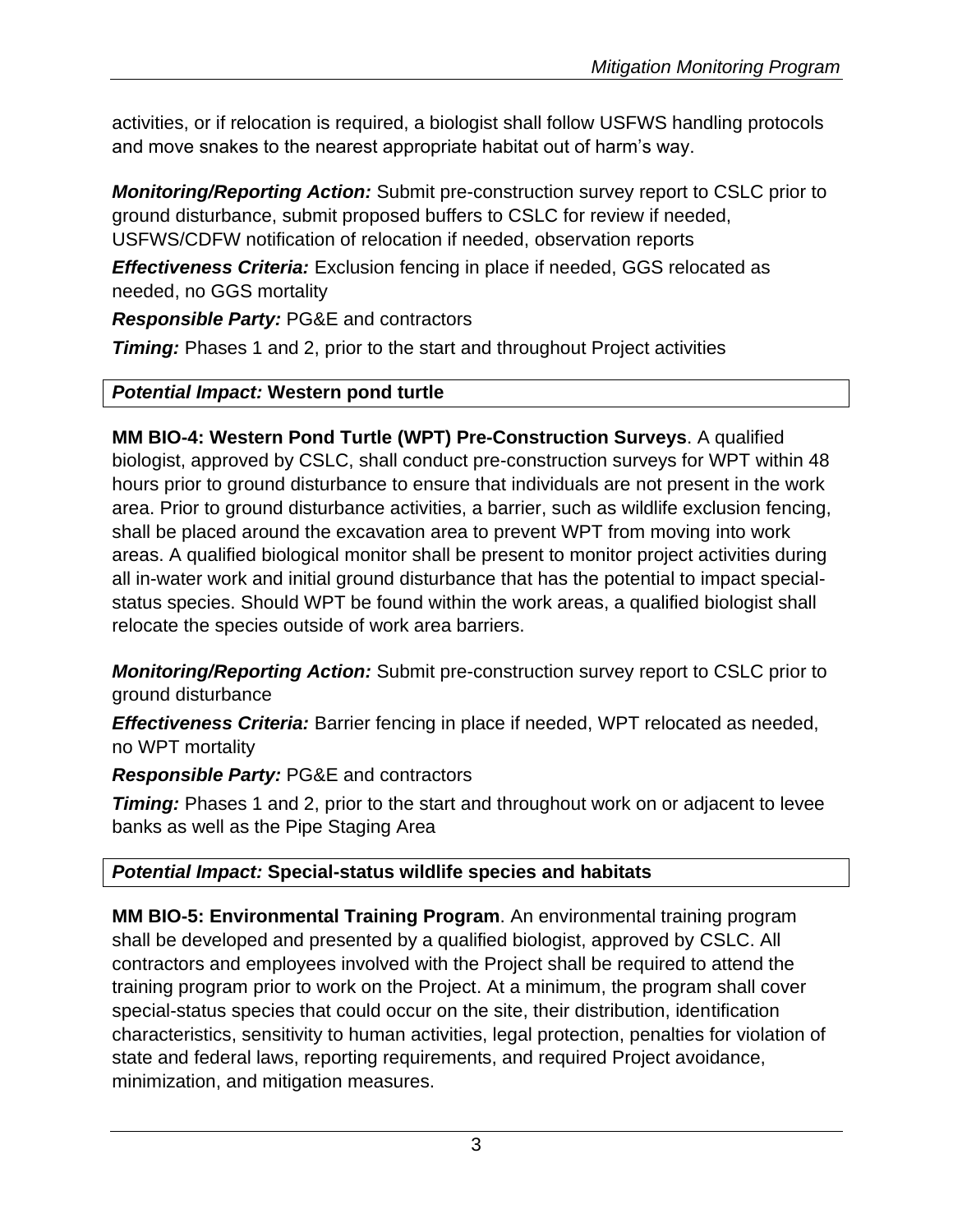*Monitoring/Reporting Action:* Signatures of trained employees for compliance *Effectiveness Criteria:* All construction workers complete the program, special-status species avoidance

*Responsible Party:* PG&E and contractors

**Timing:** Phases 1 and 2, prior to and throughout Project activities

# *Potential Impact:* **Special-status wildlife species**

**MM BIO-6: Biological Monitoring**. A qualified biological monitor, approved by CSLC staff, shall survey the onshore work area for sensitive species or other wildlife that may be present no more than 24 hours prior to the commencement of Project activities. In addition, the biological monitor shall monitor Project activities within surface water and sensitive habitats, and other activities that have the potential to impact special-status species on a daily basis once Project activity begins. If at any time during Project activities any special-status wildlife species are observed within the Project area, work around the animal's immediate area shall be stopped or work shall be redirected to an area within the Project area that would not impact these species until the animal is relocated by a qualified biologist. Listed species would be allowed to leave of their own volition, unless immediate action is required to avoid injury or death. Should any listed species require relocation, a qualified biologist shall relocate the species outside the work area barriers and notify USFWS or CDFW. Work would resume once the animal is clear of the work area. In the unlikely event a special-status species is injured or killed by Project-related activities, the biological monitor would stop work and notify CSLC and consult with the appropriate agencies to resolve the impact prior to re-starting work in the area.

*Monitoring/Reporting Action:* Observation reports *Effectiveness Criteria:* Special-status species avoidance *Responsible Party:* PG&E and contractors **Timing:** Phases 1 and 2, prior to the start and throughout Project activities

# *Potential Impact:* **Special-status fish and aquatic species and habitats**

**MM BIO-7: Turbidity Monitoring Plan**. PG&E shall implement a Turbidity Monitoring Plan during all in-water work to ensure that turbidity levels upstream and downstream of the Project area are compliant with regulatory requirements. A CSLC-approved environmental monitor shall be present during in-water work to regularly monitor turbidity levels upstream and downstream of in-water work activities. If the results of the turbidity monitoring plan detect a Project-related increase in turbidity that exceeds the allowable thresholds for increased turbidity, as defined by regulatory permits, corrective measures will be implemented. Corrective measures may include the use of a turbidity curtain or other sediment control devices, alteration to the timing and duration of in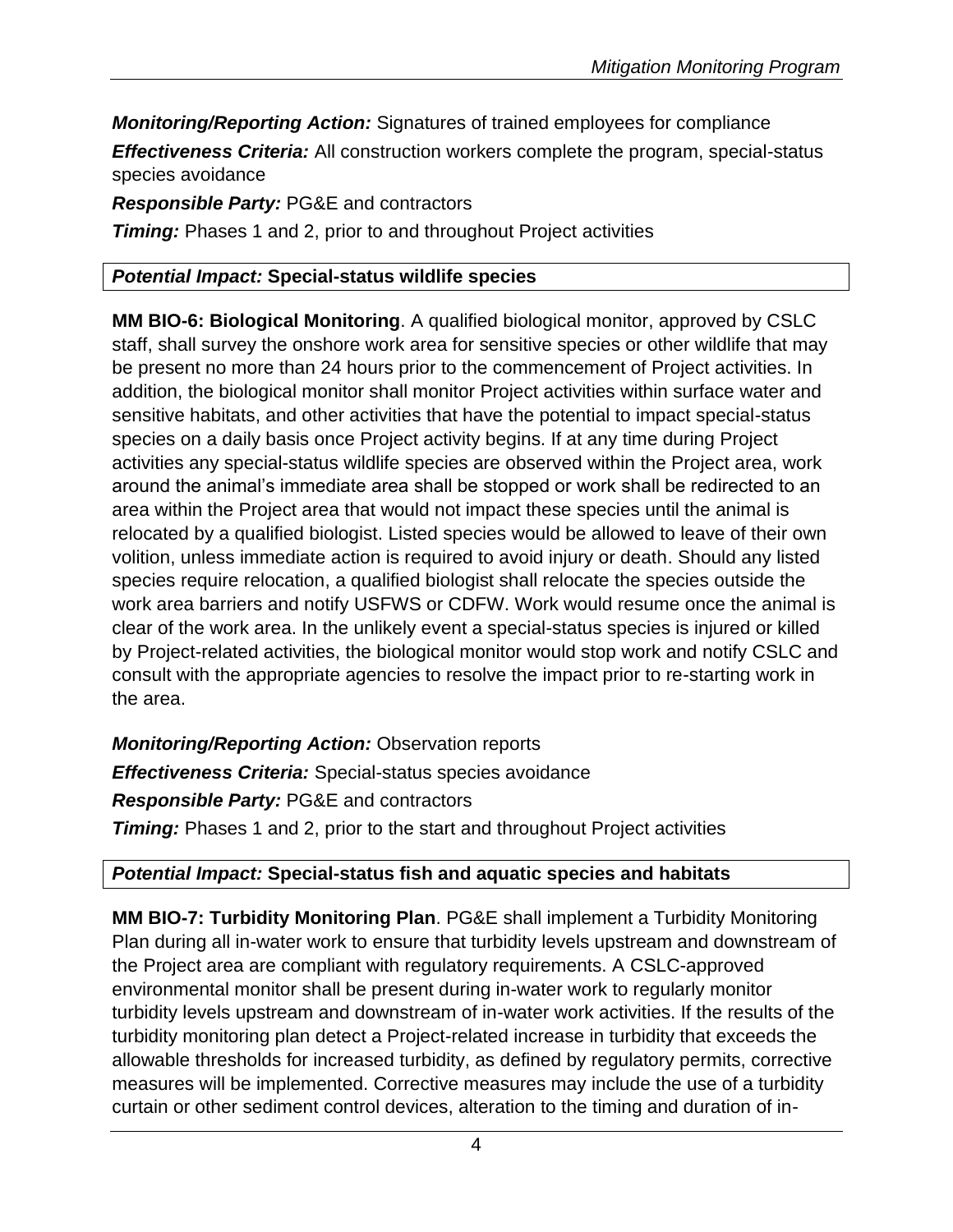water work and excavation, or minor modifications in methodology that result in reducing the in-water excavation.

*Monitoring/Reporting Action:* Submit plan to CSLC for review and approval at least 30 days prior to in-river work, and weekly monitoring results

*Effectiveness Criteria:* Minimized turbidity, no associated special-status fish and aquatic species injury or mortality

*Responsible Party:* PG&E and contractors

*Timing:* Phase 2, prior to the start of and throughout in-river work

#### *Potential Impact:* **Valley elderberry longhorn beetle**

**MM BIO-8: Valley Elderberry Longhorn Beetle Training.** All personnel, including PG&E employees and contractors, who are likely to encounter blue elderberry plants or VELB, especially during vegetation removal activities, are required to receive training on VELB. A qualified biologist, approved by CSLC staff, shall provide training to all contractors prior to the start of work on the Project.

*Monitoring/Reporting Action:* Signatures of trained employees for compliance *Effectiveness Criteria:* All personnel complete the program, special-status species avoidance

*Responsible Party:* PG&E and contractors

**Timing:** Prior to and throughout Project activities

# *Potential Impact:* **Valley elderberry longhorn beetle habitat**

**MM BIO-9: Valley Elderberry Longhorn Beetle Habitat Avoidance.** When grounddisturbing activities will be implemented within 20 feet of blue elderberry, a qualified biologist, approved by CSLC staff, will identify a work exclusion zone (i.e., 5 to 20 feet of the dripline of all blue elderberry shrubs), with pin flagging or other appropriate means, within which ground disturbance, tree felling, and equipment and vehicle operation will be avoided or minimized. Except for cut stump treatment of removed trees (nonelderberry), herbicides will not be used within this zone. When performing vegetation maintenance work in compliance with Public Resources Code Sections 4291–4293, pruning, rather than removal of blue elderberry plants, will be performed where feasible.

*Monitoring/Reporting Action:* Observed elderberry shrub buffers and submit observation reports

*Effectiveness Criteria:* Compliance with buffers; Special-status species avoidance

*Responsible Party:* PG&E and contractors

**Timing:** Prior to and throughout Project activities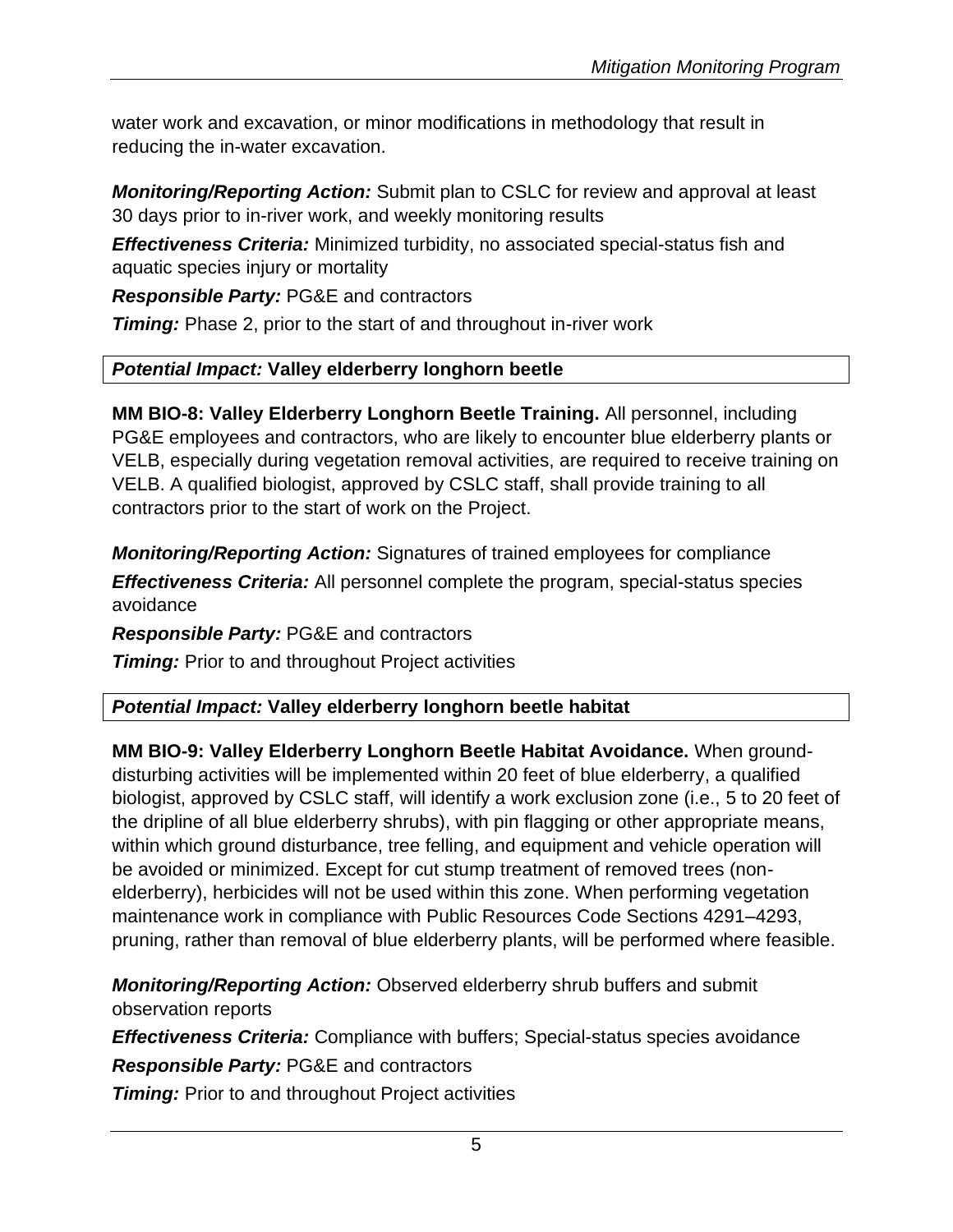# *Potential Impact:* **Valley Elderberry Longhorn beetle habitat loss**

# **MM BIO-10: Blue Elderberry Shrub Removal Documentation and Conservation.**

Permanent impacts due to blue elderberry shrub removal will be overseen and documented by a qualified biologist, approved by CSLC, using the PG&E MRHCP Valley Elderberry Longhorn Beetle Habitat Impact Report Field Form. Removal of blue elderberry shrubs during Project activities will be included in the MRHCP annual report for the purposes of PG&E's regional impact and mitigation tracking for VELB. Compensatory mitigation is provided for permanent impacts to the VELB in accordance with the MRHCP Conservation Strategies.

*Monitoring/Reporting Action:* Provide Impact Report Field Form *Effectiveness Criteria:* Compliance with MRHCP and habitat conservation *Responsible Party:* PG&E and contractors **Timing:** Following elderberry shrub removal

# *Potential Impact:* **Wetlands and riparian habitat**

**MM BIO-11: Site Restoration Plan.** A Site Restoration Plan will be developed that will include the replacement of vegetation removed for completion of the Project, subject to approval by levee authorities for consistency with vegetation allowed to grow within an adopted plan of flood control. A Site Restoration Plan shall provide for restoration of the site to pre-existing conditions to the extent feasible and establish performance criteria and monitoring to ensure restoration to pre-project conditions. If replacement of large woody vegetation is restricted onsite for consistency with levee authority requirements, offsite replacement for tree removal may be considered. The Site Restoration Plan shall be submitted to the CSLC for approval 30 days prior to the start of construction.

*Monitoring/Reporting Action:* Submit Site Restoration Plan to CSLC for review and approval at least 14 days prior to work in the river floodplain, observation reports *Effectiveness Criteria:* Restoration of disturbed wetland habitats

*Responsible Party:* PG&E and contractors

**Timing:** Prior to the start and at the completion of Project activities

*Other applicable mitigation measures for potential impacts to biological resources*

**MM HAZ-1: Project Work and Safety Plan, MM HAZ-2: Inadvertent Release Contingency Plan, MM HYDRO-1: Stormwater Pollution Prevention Plan**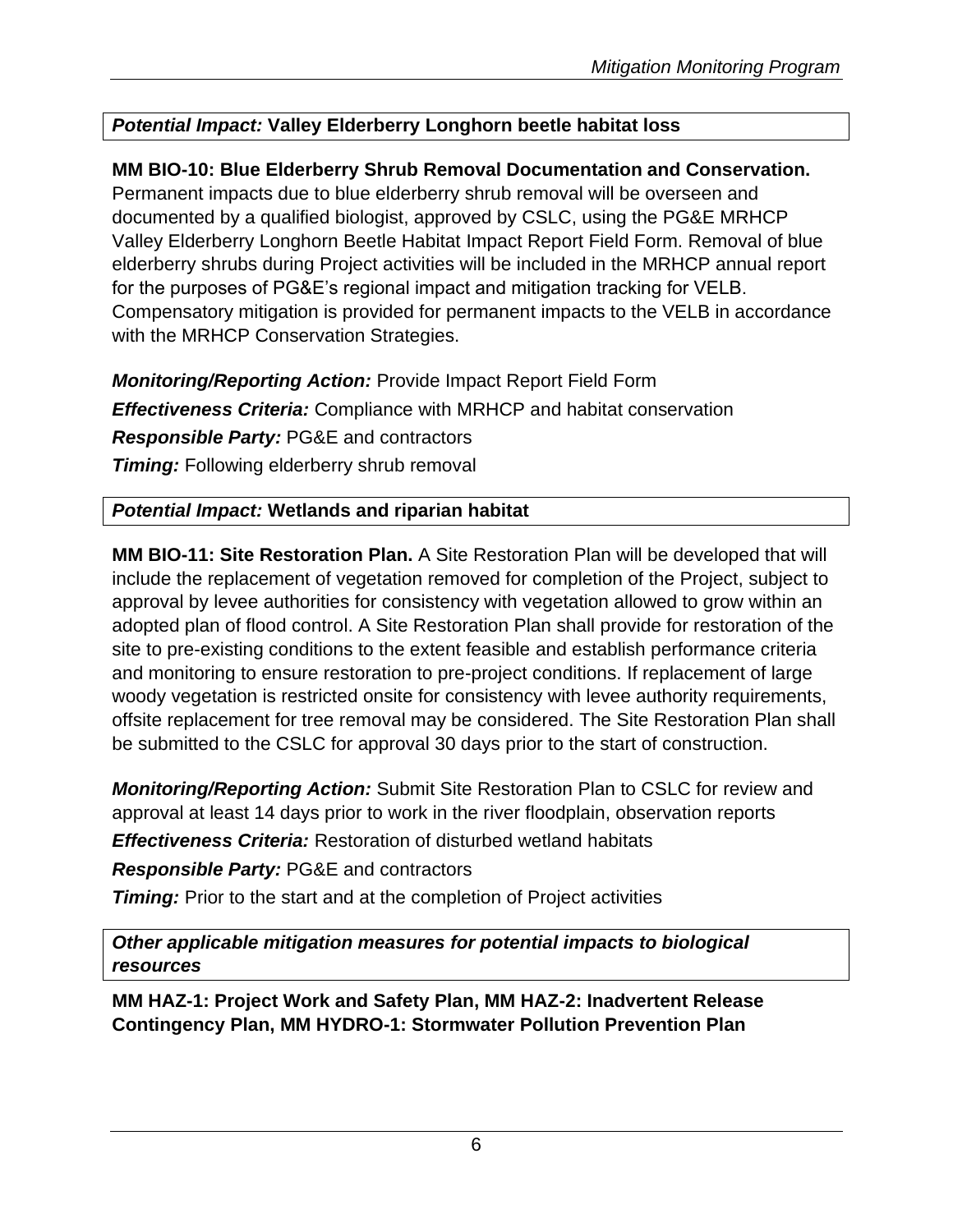# **1.1.3 CULTURAL / TRIBAL CULTURAL RESOURCES**

#### *Potential Impact:* **Unknown cultural or tribal cultural resources**

#### **MM CUL-1/TCR-1: Cultural and Tribal Cultural Resources Awareness Training.**

Prior to Project implementation, a consultant and construction-worker cultural and tribal cultural resources awareness training program for all personnel involved in Project implementation shall be developed in coordination with the PG&E Cultural Resource Specialist (CRS), the qualified on-site archaeologists and consulting Native American tribe, Yocha Dehe Wintun Nation. The training will be conducted by the Project archaeologist and Tribal Representative(s) and must be provided to all Project employees, contractors, subcontractors, and other workers prior to their involvement in any ground disturbing activities, with subsequent training sessions to accommodate new personnel becoming involved in the Project. Evidence of compliance with this mitigation measure shall be documented within pre-Project compliance documentation materials prior to Phase 1 and Phase 2 mobilizations.

The purpose of the training will be to educate on-site construction personnel as to the sensitivity of archaeological and tribal cultural resources in the Project area, including understanding the difference between non-Native archaeological resources (cultural resources) and resources that are Native American in nature (tribal cultural resources). The training will also cover the requirements of the plan identified in MM CUL-2/TCR-2, including the possibility of exposing cultural or tribal cultural resources, guidance on recognizing such resources, and direction on procedures if a potential resource is encountered. The Applicant will instruct all Project personnel that touching, collecting, or removing cultural materials from the property is strictly prohibited. The program will also underscore the requirement for confidentiality and culturally appropriate treatment of any find of significance to Native Americans, consistent with Native American tribal values and customs.

The training shall include, at a minimum:

- A brief overview of the cultural sensitivity of the Project site and surrounding area;
- What resources could potentially be identified during ground disturbance;
- The protocols that apply in the event unanticipated cultural or tribal cultural resources are identified, including who to contact and appropriate avoidance measures until the find(s) can be properly evaluated;
- Consequences in the event of noncompliance; and,
- Safety procedures when working with monitors.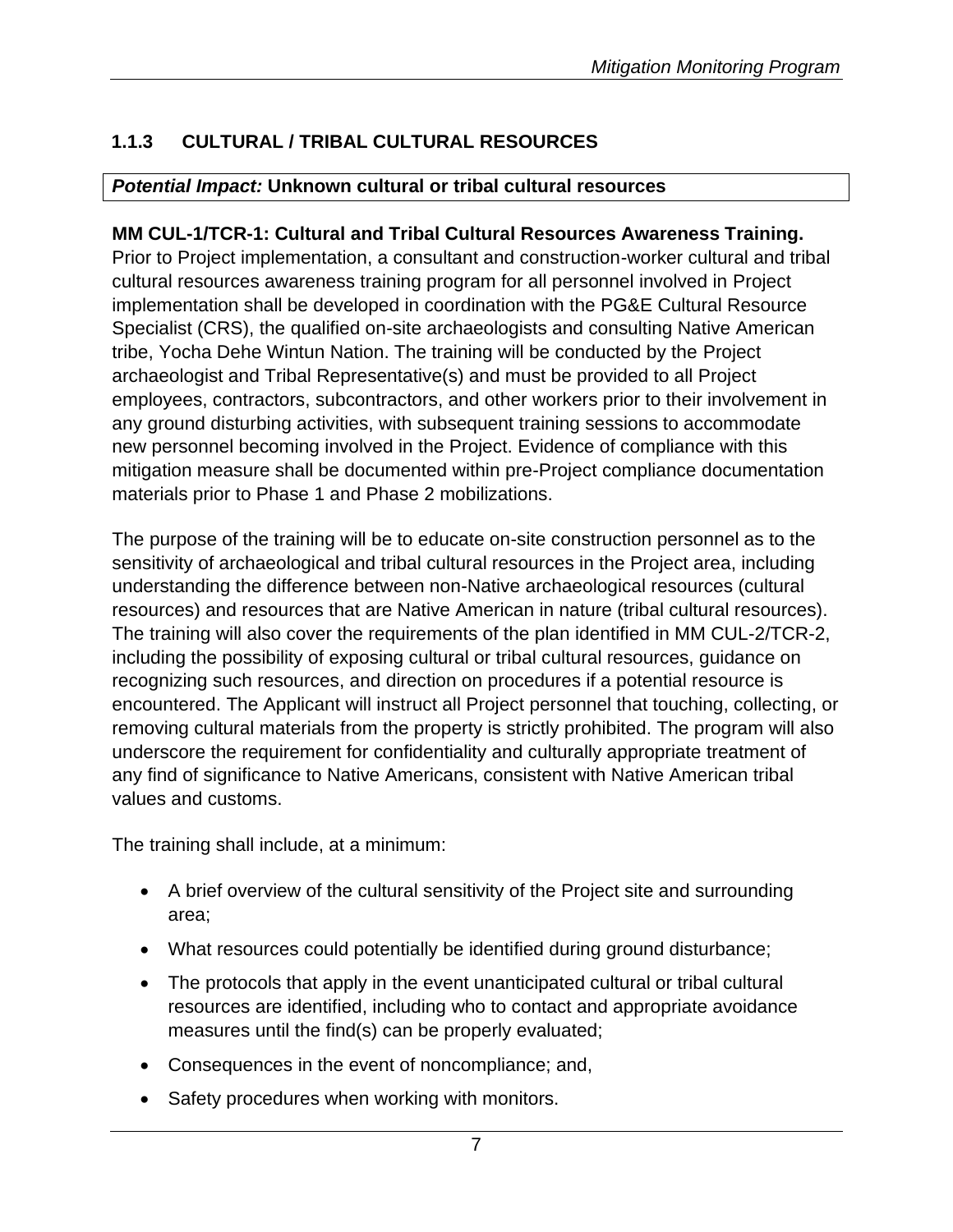*Monitoring/Reporting Action:* Pre-Project training for contractors of cultural and tribal cultural resource sensitivity, training documented to CSLC

*Effectiveness Criteria:* Reduced potential impacts to unknown cultural and tribal cultural resources

*Responsible Party:* PG&E, contractors, and CSLC

**Timing:** Phases 1 and 2, prior to construction

# *Potential Impact:* **Unknown cultural or tribal cultural resources**

# **MM CUL-2/TCR-2: Cultural and Tribal Cultural Resources Management and**

**Treatment Plan (CRMTP).** Prior to implementation of Phase 1 and Phase 2 activities, PG&E shall develop a comprehensive Cultural Resources Management and Treatment Plan (CRMTP) for review and concurrence by CSLC staff and the consulting tribe(s). No tribal cultural resources shall be collected, relocated, or otherwise impacted until the approved CRMTP is in place. The purpose of the CRMTP is to describe the procedures and requirements for protection and treatment of both non-Native American archaeological or historic resources and tribal cultural resources that may be discovered during Project implementation. The CRMTP shall be provided to the CSLC and representatives from the consulting tribe (Yocha Dehe Wintun Nation) for review and concurrence at least 45 days before the start of construction. The Applicant shall fully carry out, implement, and comply with the CRMTP throughout all phases of construction.

The CRMTP shall include at a minimum:

- A description of the roles and responsibilities of cultural resources personnel, including the PG&E Cultural Resource Specialist (CRS), the qualified on-site archaeologists, and Tribal Representatives (who may also be monitors), and the reporting relationships with Project construction management, including lines of communication and notification procedures;
- Description of how the monitoring shall occur and the frequency of monitoring, consistent with the recommendations submitted by the consulting tribe during consultation on the Project (pursuant to Public Resources Code Sections 21080.3.2 and 21082.3) and reflected in the criteria listed in these mitigation measures;
- Description of what resources may be inadvertently encountered;
- Description of procedures for halting work on the site, establishment of buffer zones around potential finds, and notification procedures;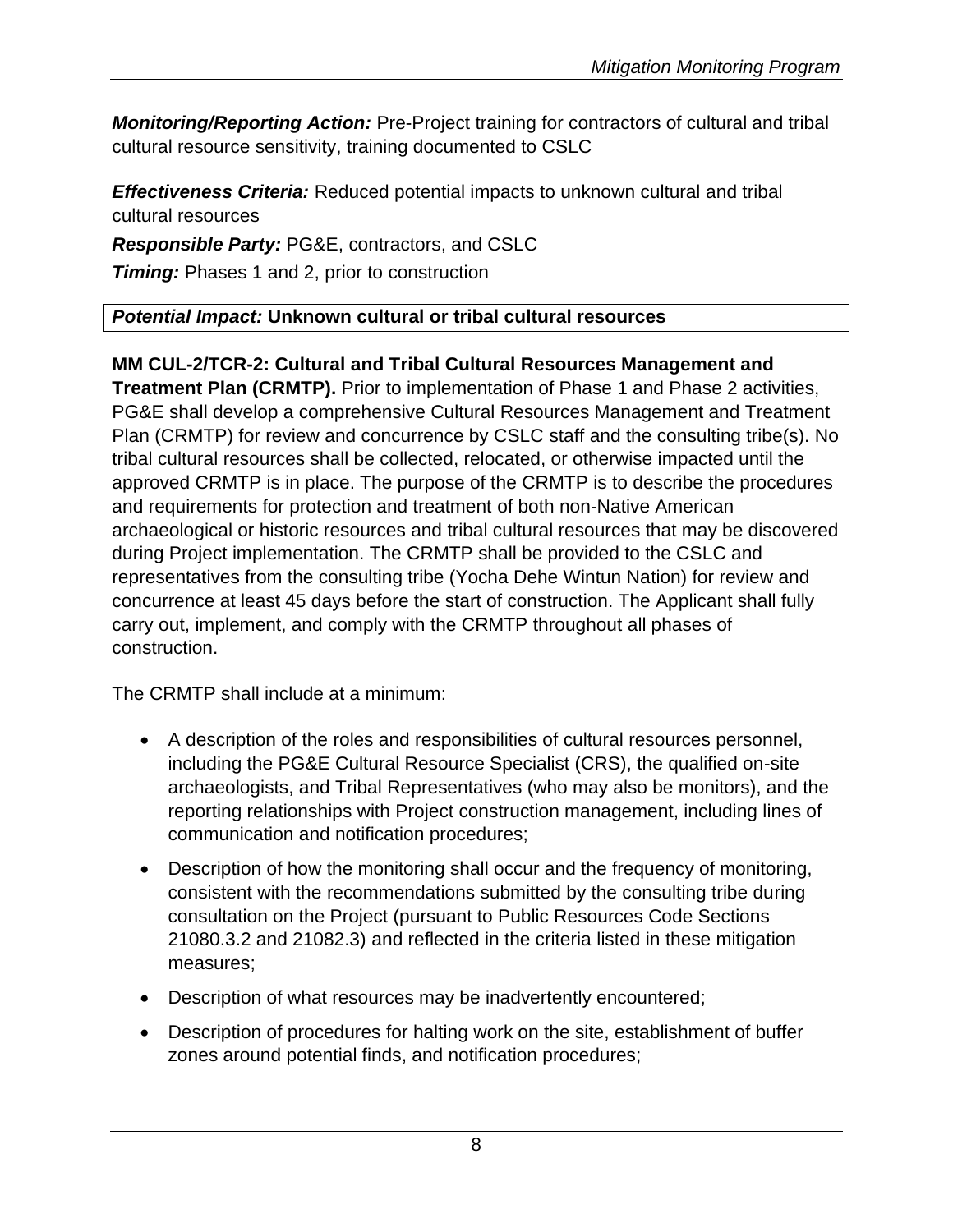- Description of the respective authorities of the PG&E CRS, on-site archaeologist, and Tribal Representative(s) to evaluate and determine significance of discoveries, and authority to determine appropriate treatment, depending on whether the discovery is Native American in nature;
- Provisions for treatment of tribal cultural resources consistent with MM TCR-6 (Treatment of Tribal Cultural Resources) and the recommended treatment protocols submitted by the consulting tribes during consultation on the Project (pursuant to Public Resources Code Sections 21080.3.2 and 21082.3);
- Provisions for the culturally appropriate handling of tribal cultural resources, if avoidance is infeasible, including procedures for temporary custody, processing materials for reburial, minimizing handling of cultural materials, and development of a reburial plan and agreement for returning materials to a suitable location in the Project area where they would not be subject to future disturbance;
- Procedures for the appropriate treatment of human remains, pursuant to California Health and Safety Code section 7050.5 and California Public Resources Code section 5097.98, which include procedures for determination of a most likely descendant by the Native American Heritage Commission;
- A description of monitoring reporting procedures including the requirement that reports resulting from the Project be filed with the Northwest Information Center (NWIC) and the North Central Information Center (NCIC) and copies provided to CSLC, ACOE, and the consulting tribe (Yocha Dehe Wintun Nation), consistent with their geographic affiliation, within one year of Project completion.

*Monitoring/Reporting Action:* Submit CRMTP to CSLC and California Native American tribe for review and approval *Effectiveness Criteria:* Approved CRMTP *Responsible Party:* PG&E and CSLC **Timing:** 45 days prior to Phase 1 implementation

# *Potential Impact:* **Unknown cultural or tribal cultural resources**

**MM CUL-3/TCR-3: Cultural and Tribal Cultural Resources Monitoring.** In addition to providing the training required by MM CUL-1/TCR-1, the PG&E CRS and/or their on-site archaeologist, shall provide monitoring during implementation of Phase 1 and Phase 2 activities, as may be specified in the CRMTP required by MM CUL- 2/TCR-2. The Applicant shall also retain a Yocha Dehe Wintun Nation Tribal Representative, if one is available, who will monitor all Project construction areas. Activities to be monitored include, but are not limited to, the Phase 1 HDD bore pits excavated for the East and West Work Areas as well as terrestrial trenching for both Phase 1 and Phase 2. The Tribal Representative(s) shall each have the authority to temporarily halt or redirect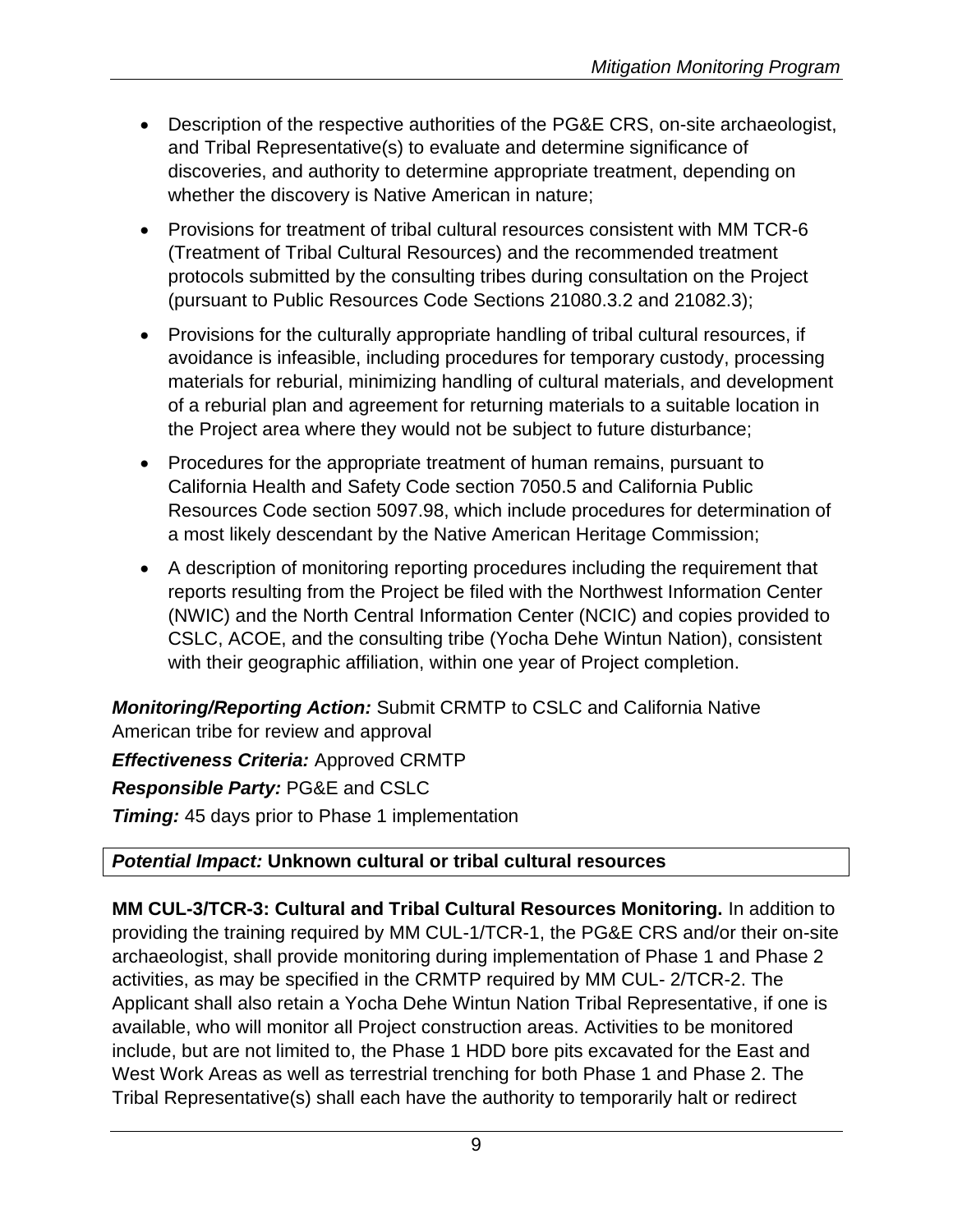construction in the event that potentially significant cultural resources or tribal cultural resources are discovered during Project related activities. The work stoppage or redirection shall occur to an extent sufficient to ensure that the resource is protected from further impacts. Detailed monitoring procedures, including criteria for increasing or decreasing monitoring and the location and scope of monitoring activities agreed to by both PG&E CRS designated on-site archaeologist and tribal monitor(s), will be outlined in the CRMTP identified in MM CUL-2/TCR-2. The Applicant shall provide a minimum two week notice to the on-site archaeologist and designated representatives from the consulting tribe(s) prior to all activities requiring monitoring and shall provide safe and reasonable access to the Project site. The monitors, if available, shall work in collaboration with the inspectors, Project managers, and other consultants hired/employed by PG&E or their Contractor.

*Monitoring/Reporting Action:* CRS/on-site archaeologist and California Native American tribe monitors present during ground disturbance

*Effectiveness Criteria:* Discovery and identification of unknown cultural or tribal resources, if present

*Responsible Party:* PG&E and CSLC

**Timing:** Phases 1 and 2, during construction

#### *Potential Impact:* **Unknown tribal cultural resources**

**MM TCR-4: Monitoring and Inspection of Grading and Excavation**. To ensure previously unknown subsurface tribal cultural resources are avoided, identified, and protected, the following procedures shall be followed:

- Should any grading be performed within the Pipe Staging Area, it shall not exceed the 18-inch approximate depth of prior disturbance from agricultural discing and grading activities;
- Due to the potential for encountering buried or redeposited tribal cultural resources, excavation related to establishing the HDD bore pits or tie-ins shall proceed in a manner that allows for periodic inspection of the pits, trenches, and spoils by the Tribal Representative(s). Specific procedures for this excavation monitoring shall be detailed in the CRMTP required in MM CUL2/TCR-2 and shall, at a minimum, describe the depth of each "layer" that will be excavated between inspections, and procedures to ensure safety of the Tribal Representative(s) inspecting the pits, trenches, and spoils area.

*Monitoring/Reporting Action:* CRS/on-site archaeologist and California Native American tribe(s) monitors present during ground disturbance

*Effectiveness Criteria:* Protection of unknown cultural or tribal resources, if present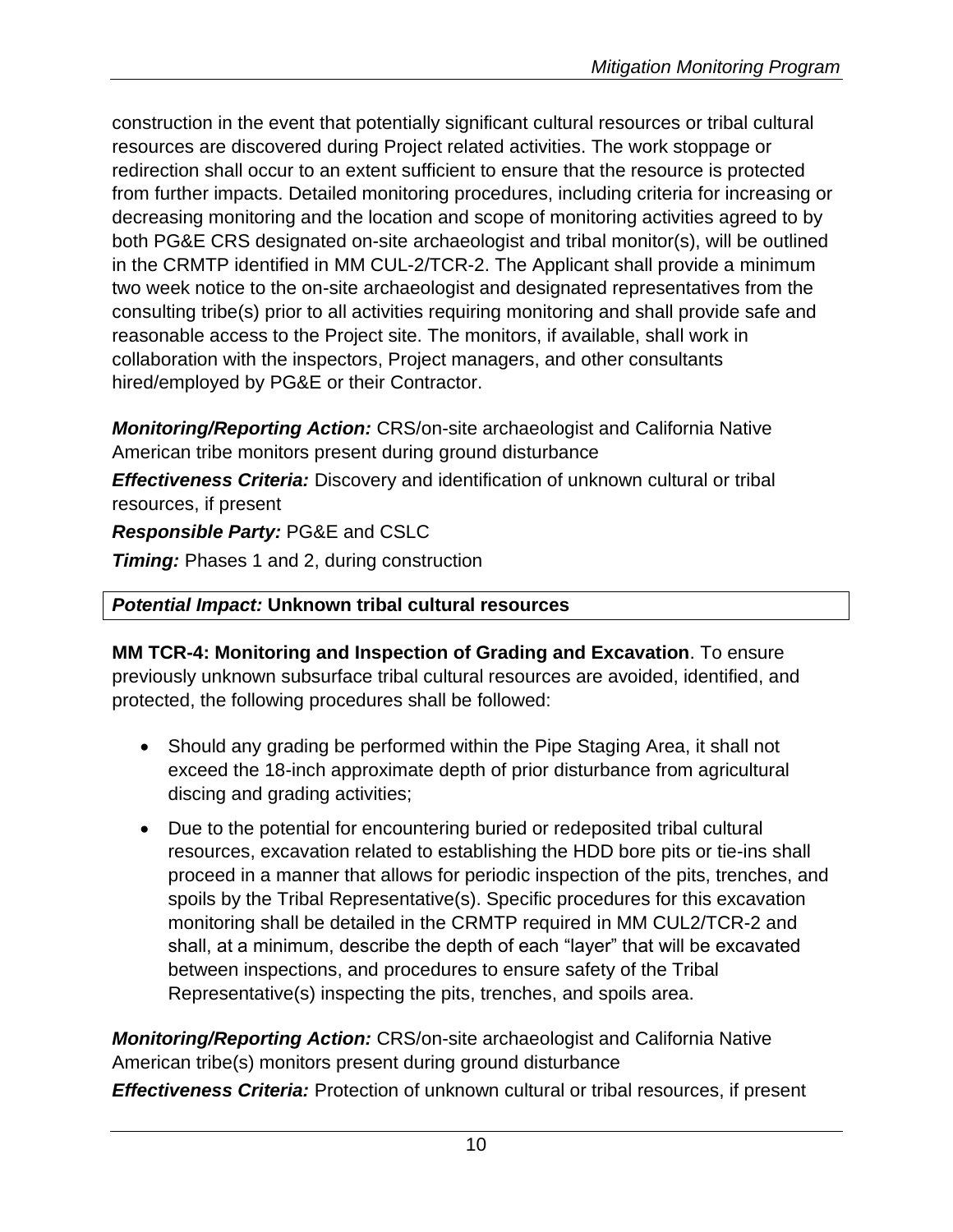# *Responsible Party:* PG&E and CSLC

*Timing:* Phases 1 and 2, during construction

#### *Potential Impact:* **Unknown cultural or tribal cultural resources**

# **MM CUL-4/TCR-5: Discovery of Previously Unknown Cultural or Tribal Cultural**

**Resources.** If any potential tribal cultural resources, archaeological resources, other cultural resources, or articulated or disarticulated human remains are discovered by the Tribal Monitor(s)/designated on-site archaeologist, or other Project personnel during construction activities, all work shall cease within 100 feet of the find, or an agreed upon distance based on the Project area and nature of the find. Work stoppage shall remain in place until the Tribal Monitor, PG&E CRS and the designated on-site archaeologist have jointly determined the nature of the discovery, and the significance of the discovery has been determined by either the archaeologist/cultural resources specialist (for cultural resources) or the Tribal Monitor (for tribal cultural resources), as detailed in the CRMTP identified in MM CUL-2/TCR-2. Tribal cultural resources shall not be photographed nor be subjected to any studies beyond such inspection as may be necessary to determine the nature and significance of the discovery. If the discovery is confirmed as potentially significant or a tribal cultural resource, an Environmentally Sensitive Area (ESA) will be established using fencing or other suitable material to protect the discovery during subsequent investigation. No ground-disturbing activities will be permitted within the ESA until the area has been cleared for construction. The exact location of the resources within the ESA must be kept confidential and measures shall be taken to secure the area from site disturbance and potential vandalism.

Impacts to previously unknown significant cultural and tribal cultural resources shall be avoided through preservation in place, if feasible. If the on-site archaeologist or Tribal Monitor, as appropriate, determines that damaging effects on the cultural or tribal cultural resource can be avoided in place, then work in the area may resume provided the area of the discovery remains clearly marked for no disturbance. Title to all archaeological sites, historic or cultural resources, and tribal cultural resources on or in the tide and submerged lands of California is vested in the State and under CSLC jurisdiction. The final disposition of archaeological, historical, and tribal cultural resources recovered on State lands under CSLC jurisdiction must be approved by the CSLC.

*Monitoring/Reporting Action:* Tribal Monitor, PG&E CRS and the designated on-site archaeologist to evaluate the find and report to CSLC *Effectiveness Criteria:* ESA established for potentially significant find(s) *Responsible Party:* PG&E, contractors, and CSLC

**Timing:** Phases 1 and 2, during construction activities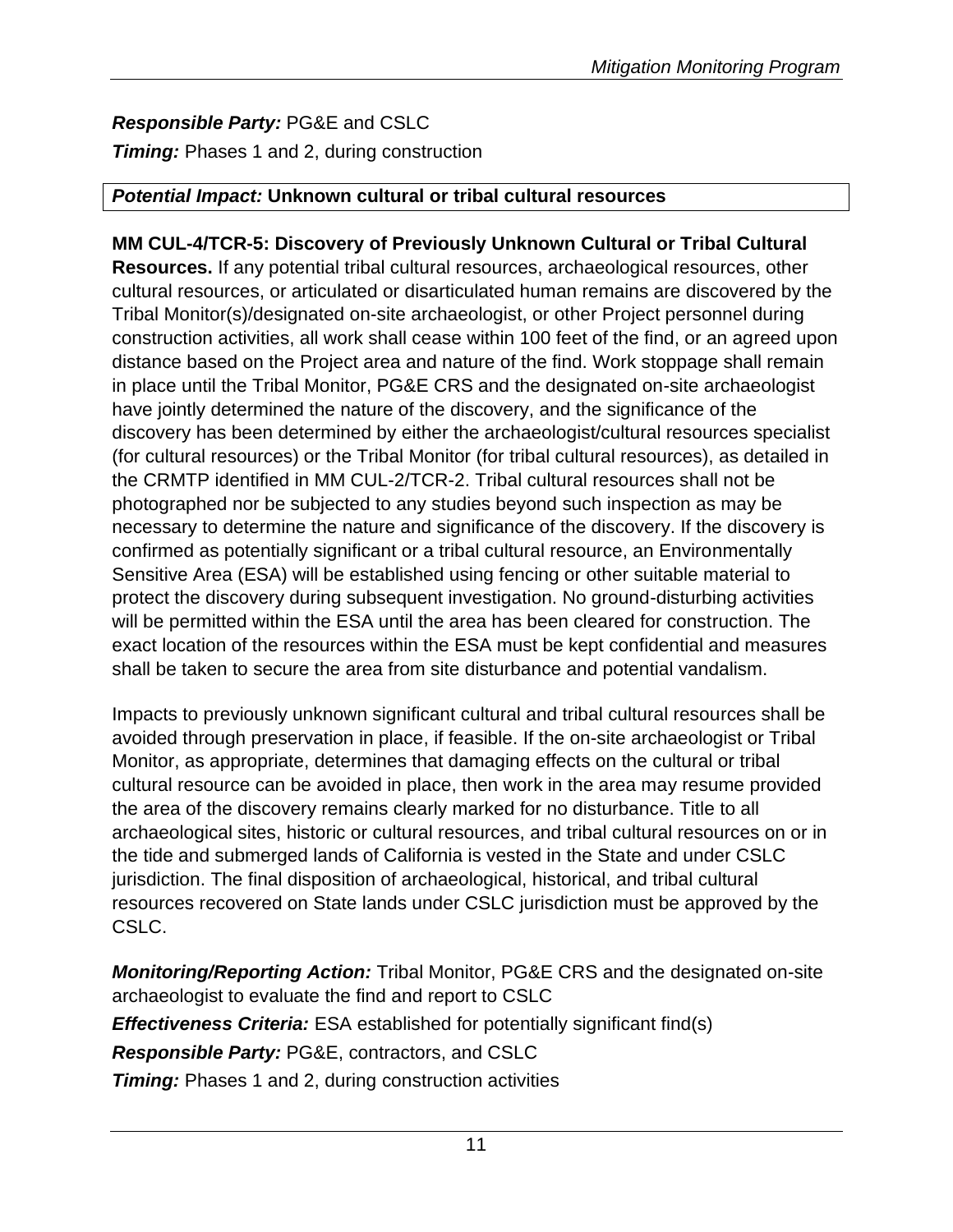# *Potential Impact:* **Unknown tribal cultural resources**

**MM TCR-6: Treatment of Tribal Cultural Resources.** If it is determined that avoidance of an unanticipated discovery of a tribal cultural resource is infeasible, the resource will be treated in a culturally appropriate manner pursuant to the treatment protocols developed for the CRMTP identified in MM CUL-2/TCR-2. Such treatment may include, subject to landowner cooperation, temporary recovery and subsequent reburial of materials pursuant to an excavation and reburial plan developed by the Yocha Dehe Winton Nation (and other consulting tribes, as appropriate) in coordination with the Project Archaeologist and CSLC. Removal of tribal cultural resources shall be conducted by or in the presence of the Tribal Representative(s), unless otherwise directed by the tribe(s). Removed materials shall be temporarily curated on site, in a secure, climate-controlled location, or with a custodian agreed to by the Tribal Representative(s), until such time as the materials can be reburied as close to the original location as possible. If reburial within or near the original location is not feasible, reburial shall occur in accordance with the reburial agreement described in the CRMTP identified in MM CUL-2/TCR-2, which will include, at a minimum, measures and provisions to protect the reburial area from any future impacts (vis a vis Project plans, conservation/preservation or cultural easements, etc.) and provisions for cultural access.

After completion of the Project, a monitoring report that details the implementation of the CRMTP will be prepared and submitted to CSLC, ACOE, consulting tribes, and PG&E. The methods, results, and findings of all monitoring and treatment activities will be presented in this report that will include background information on the project, document methods, actions implemented, results, and will summarize daily monitoring reports. The qualified consultant preparing this monitoring report shall seek input from the consulting tribes to ensure tribal perspectives are incorporated into the discussion.

*Monitoring/Reporting Action:* Treatment plan(s) for any found tribal cultural resource that cannot be preserved in place

*Effectiveness Criteria:* Treatment plan(s) approved by Tribal Representative(s)

*Responsible Party:* PG&E, contractors, and CSLC

**Timing:** Phases 1 and 2, during construction activities as well as post-Project if necessary

#### *Potential Impact:* **Unanticipated discovery of human remains**

**MM CUL-5/TCR-7: Unanticipated Discovery of Human Remains.** If human remains or associated grave goods (e.g., non-human funerary objects, artifacts, animals, ash or other remnants of burning ceremonies) are encountered, all ground disturbing activities shall halt within 100 feet of the discovery or other agreed upon distance based on the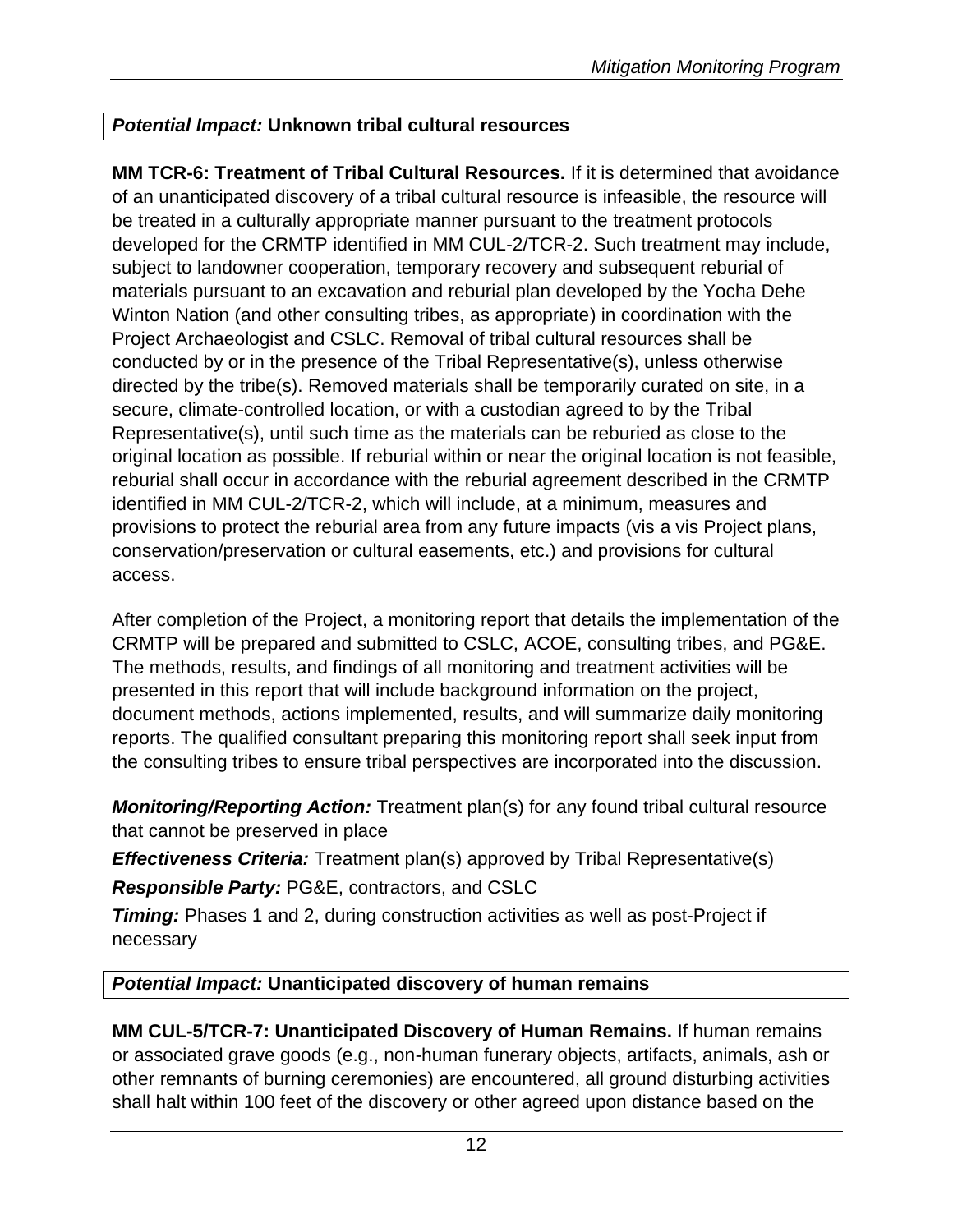project area and nature of the find; the remains will be treated with respect and dignity and in keeping with all applicable laws including California Health and Safety Code section 7050.5 and California Public Resources Code section 5097.98. If representatives are not already on site when a discovery is made, the Project Archaeologist or their designated on-site cultural resources specialist, Tribal Representative(s), the Applicant, and CSLC shall be notified immediately. The archaeologist shall contact the County Coroner within 24 hours. If human remains are determined by the County Coroner to be of Native American origin, the County Coroner shall notify the Native American Heritage Commission within 24 hours of this determination, and the Native American Heritage Commission shall identify a Most Likely Descendent. No work is to proceed in the discovery area until consultation is complete and procedures to avoid or recover the remains have been implemented. Unless otherwise required by law, the site of any reburial of Native American human remains shall not be disclosed and will not be governed by public disclosure requirements of the California Public Records Act, Cal. Govt. Code § 6250 et seq. The reburial agreement described in the CRMTP identified in MM CUL2/TCR-2 shall include specific details about temporary custody of remains, reburial location, confidentiality, and recordation in the California Historic Resources Inventory System.

*Monitoring/Reporting Action:* Notifications/Consultations with County Coroner and NAHC (if applicable), copy to CSLC

*Effectiveness Criteria:* Reduced impacts to human remains (if found)

*Responsible Party:* PG&E, contractors, and CSLC

**Timing:** Phases 1 and 2, during construction activities

# **1.1.4 GEOLOGY, SOILS, AND PALEONTOLOGICAL RESOURCES**

*Applicable mitigation measures for potential impacts to geology, soils, and paleontological resources*

**MM BIO-11: Site Restoration Plan, MM HYDRO-1: Stormwater Pollution Prevention Plan**

# **1.1.5 HAZARDS AND HAZARDOUS MATERIALS**

*Potential Impact:* **Water or soil contamination**

**MM HAZ-1: Project Work and Safety Plan.** A Project Work and Safety Plan (PWSP) shall be submitted to CSLC staff and all other pertinent agencies for review and approval at least 30 days prior to the implementation of each Project Phase. The PWSP shall include the following information (at a minimum):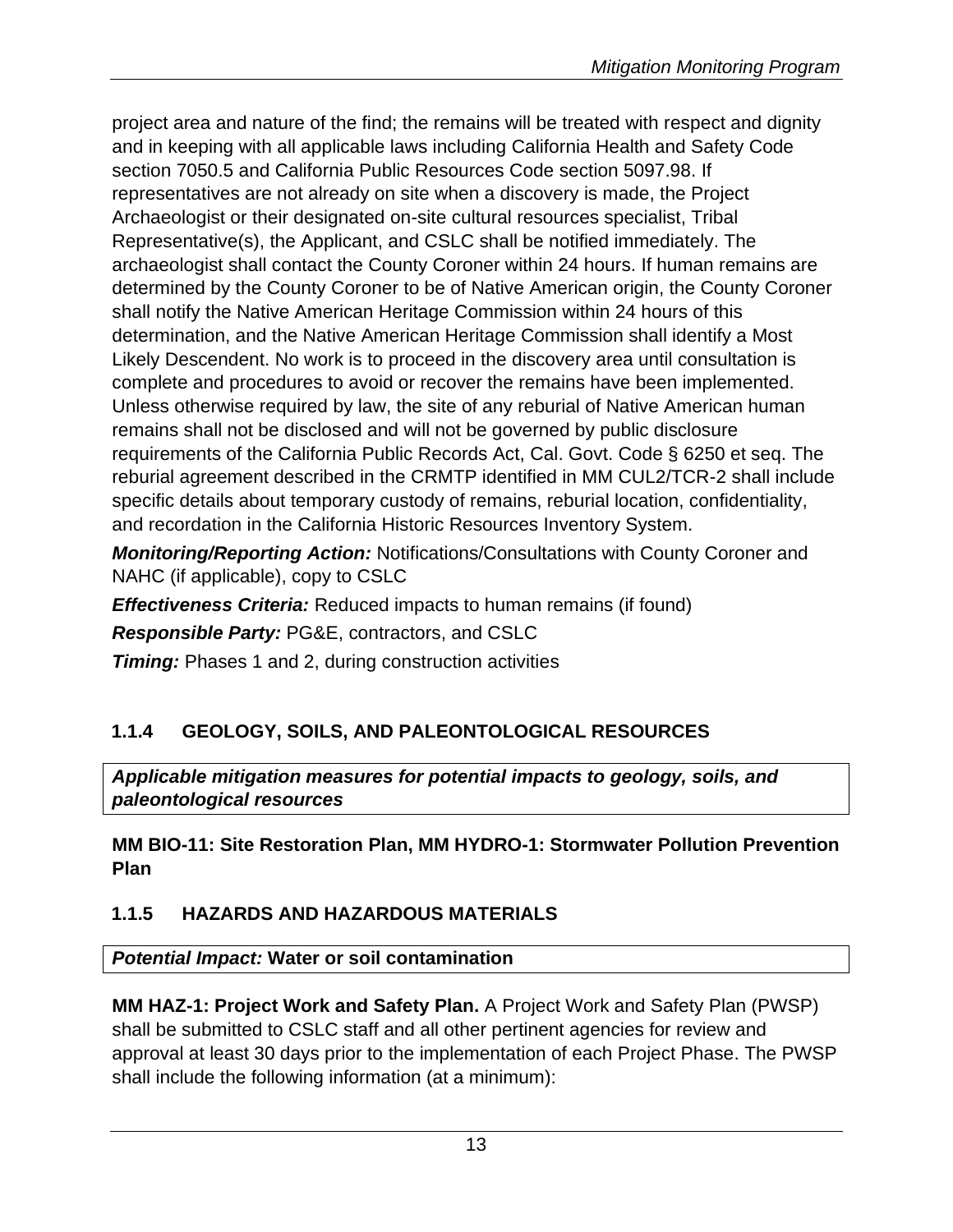- Contact information
- Hazardous Spill Response and Contingency Plan
- Emergency Action Plan
- Summary of the Project Execution Plan
- Project Management Plan, including testing and proper disposal of used HDD fluids and drill cuttings
- Site Safety Plan, including measures for proper handling of hazardous materials including, but not limited to soils containing residual pesticides
- Permit Condition Compliance Matrix

*Monitoring/Reporting Action:* CSLC review and approval of PWSP 30 days prior to Phase 1 implementation, OSRCP documentation including emergency agency notification, on-site spill response team to verify, CSLC approved monitor to ensure compliance

*Effectiveness Criteria:* Reduced risks of water or soil contamination

*Responsible Party:* PG&E and contractors

**Timing:** Phases 1 and 2, prior to and throughout Project activities

# *Potential Impact:* **Drilling fluid migration**

**MM HAZ-2: Inadvertent Release Contingency Plan.** An Inadvertent Release Contingency Plan shall be prepared and implemented to detect and address any inadvertent drilling fluid migration outside of the HDD borehole, including potential drilling fluid migration into the Sacramento River. At least 30 days prior to Phase 1 implementation, PG&E shall submit a Final Inadvertent Release Contingency Plan to CSLC for review and approval.

*Monitoring/Reporting Action:* Submit Inadvertent Release Contingency Plan to CSLC for review and approval, monitoring during HDD activities

*Effectiveness Criteria:* Mitigation of drilling fluid migration (if occurs)

*Responsible Party:* PG&E and HDD drilling contractor

*Timing:* Phase 1, prior to and during HDD drilling activities

# *Potential Impact:* **Existing pipeline/utility disturbance in riverbed**

**MM HAZ -3: Pre- and Post-Project Bathymetric and Surficial Features Multi-Beam Debris Survey.** Pre- and post-Project Bathymetric and Surficial Features Multi-Beam Debris Surveys of the riverbed shall be conducted using a vessel equipped with a multibeam sonar system. The pre-Project survey, used in conjunction with previously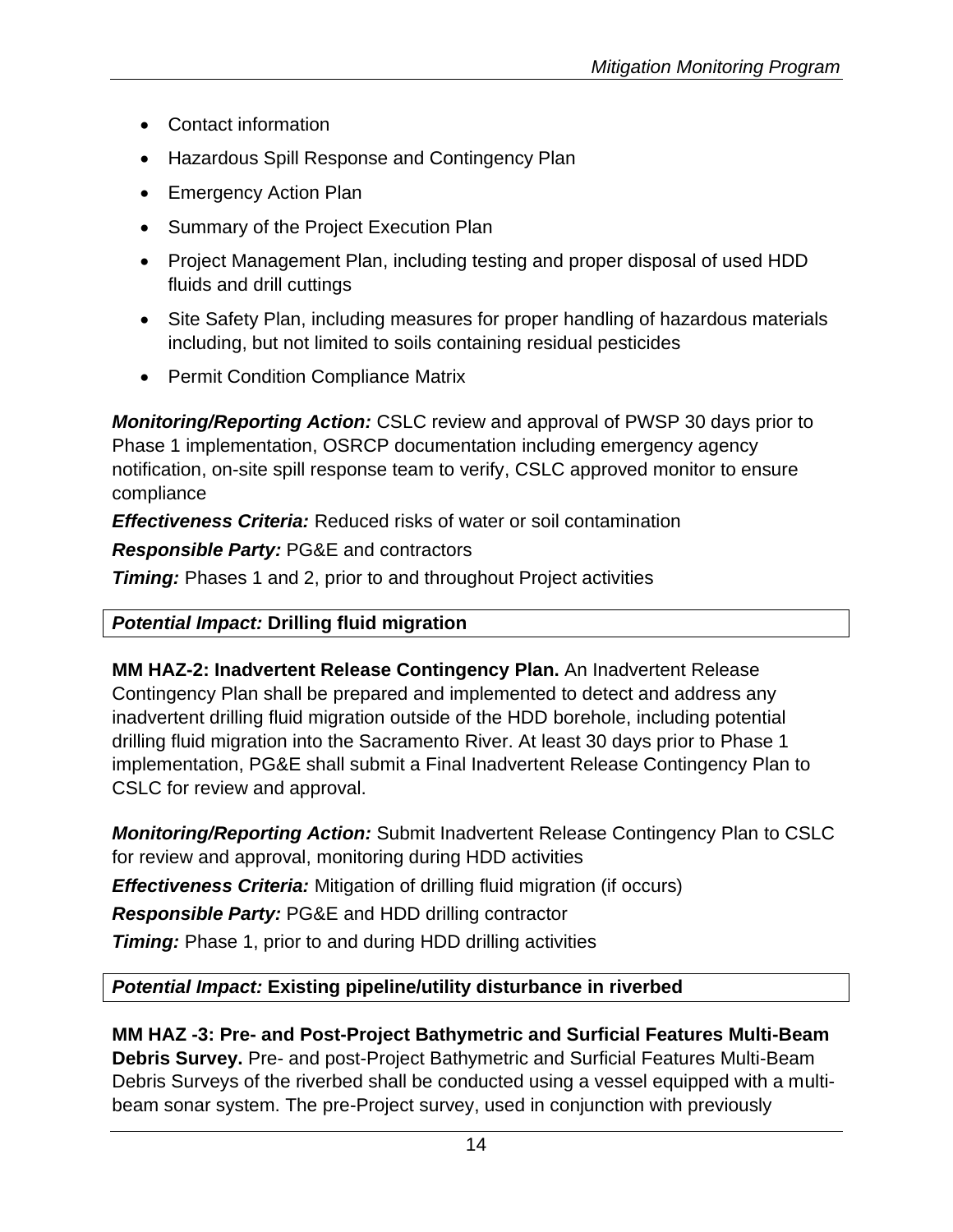collected data, shall serve to fully identify pre-Project bottom contours, debris, and any exposed utilities, and a copy of the survey shall be submitted to CSLC staff for review 30 days prior to Project implementation. A post-Project Bathymetric and Surficial Features Multi-Beam debris survey shall also be performed, and the results compared to the initial baseline survey. Any anomalous objects that were not already found and identified in the pre-Project survey and that remain unidentified during the bathymetric and debris surveys would be positively identified using methods such as divers or ROV. All Project-related debris would be recovered. A Project close-out report with drawings shall be submitted to the CSLC within 60 days of work completion.

*Monitoring/Reporting Action:* Pre-Project and post-Project geophysical debris survey results submitted to CSLC

*Effectiveness Criteria:* Avoidance of pipelines, utilities, and debris as well as removal of all Project-related debris

*Responsible Party:* PG&E and contractors

*Timing:* Phase 2, prior to Project activities, and after Project completion

# *Potential Impact:* **Asbestos exposure**

**MM HAZ-4: Asbestos Handling Procedures**. Construction personnel shall be informed of the potential presence of asbestos-containing material (ACM) at the Project site prior to their assignment. After exposing the existing pipeline for removal, and prior to the start of cutting and tie-in activities, a certified asbestos inspector/consultant shall test whether the coating consists of ACM greater than 1 percent by weight. If testing reveals the coating contains ACM less than 1 percent by weight, the pipeline segment shall be treated as normal construction waste and no additional measures are required. If testing reveals the coating contains ACM equal to or greater than 1 percent by weight, the materials shall be controlled by a certified asbestos abatement contractor in accordance with the regulations and notification requirements of SMAQMD Rule 902 or YSAQMD Rule 4.3, and in accordance with applicable worker safety regulations. All ACM removed from the pipeline segment(s) shall be labeled, transported, and disposed of at a verified and approved ACM disposal facility.

*Monitoring/Reporting Action:* Inspections and testing (if necessary) for asbestos. Lab report results to CSLC, with abatement plan if required

*Effectiveness Criteria:* Proper containment of ACM

*Responsible Party:* PG&E and contractors

**Timing:** Phases 1 and 2, during all pipeline removal and tie-in activities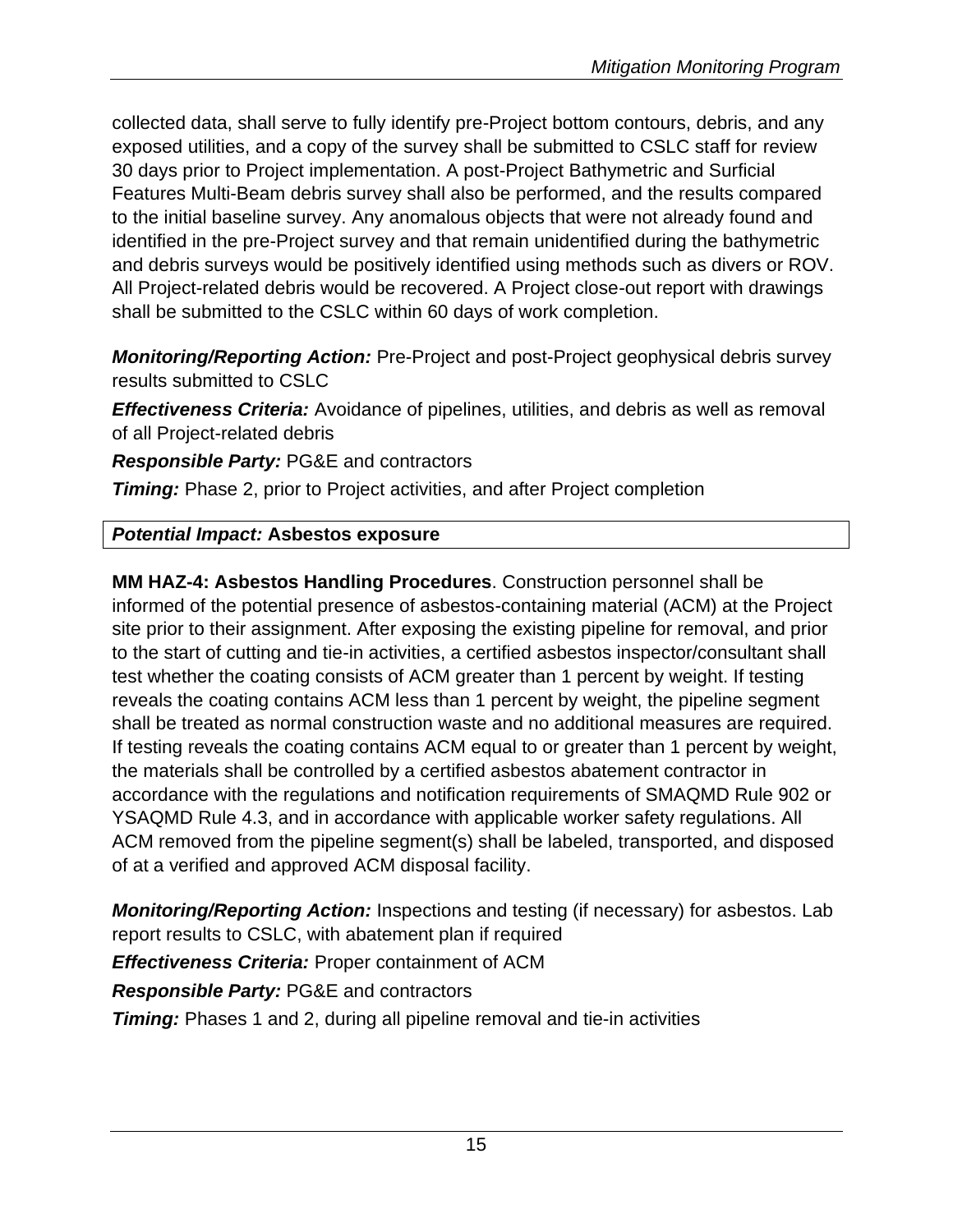# **1.1.6 HYDROLOGY AND WATER QUALITY**

# *Potential Impact:* **Runoff and sedimentation**

**MM HYDRO-1: Stormwater Pollution Prevention Plan**. PG&E or their contractor shall develop and implement a Stormwater Pollution Prevention Plan (SWPPP) consistent with the Statewide NPDES Construction General Permit (Order No. 2012-0006-DWQ). At a minimum, the SWPPP shall include measures for:

- Maintaining adequate soil moisture to prevent excessive fugitive dust emissions, preservation of existing vegetation, and effective soil cover (e.g., geotextiles, straw mulch, hydroseeding) for inactive areas and finished slopes to prevent sediments from being dislodged by wind, rain, or flowing water.
- Installing fiber rolls and sediment basins to capture and remove particles that have already been dislodged.
- Establishing good housekeeping measures such as construction vehicle storage and maintenance, handling procedures for hazardous materials, and waste management BMPs including procedural and structural measures to prevent the release of wastes and materials used at the site.

The SWPPP shall also detail spill prevention and control measures to identify the proper storage and handling techniques of fuels and lubricants, and the procedures to follow in the event of a spill. The SWPPP shall be provided to CSLC staff a minimum of 30 days prior to Project implementation.

*Monitoring/Reporting Action:* SWPPP submitted to CSLC, observation reports *Effectiveness Criteria:* Minimize erosion, siltation, and turbidity *Responsible Party:* PG&E and contractors *Timing:* Phases 1 and 2, during all Project activities

*Other applicable mitigation measures for potential impacts to hydrology and water quality*

**MM HAZ-1: Project Work and Safety Plan, MM HAZ-2: Inadvertent Release Contingency Plan, MM BIO-7: Turbidity Monitoring Plan, MM BIO-11: Site Restoration Plan**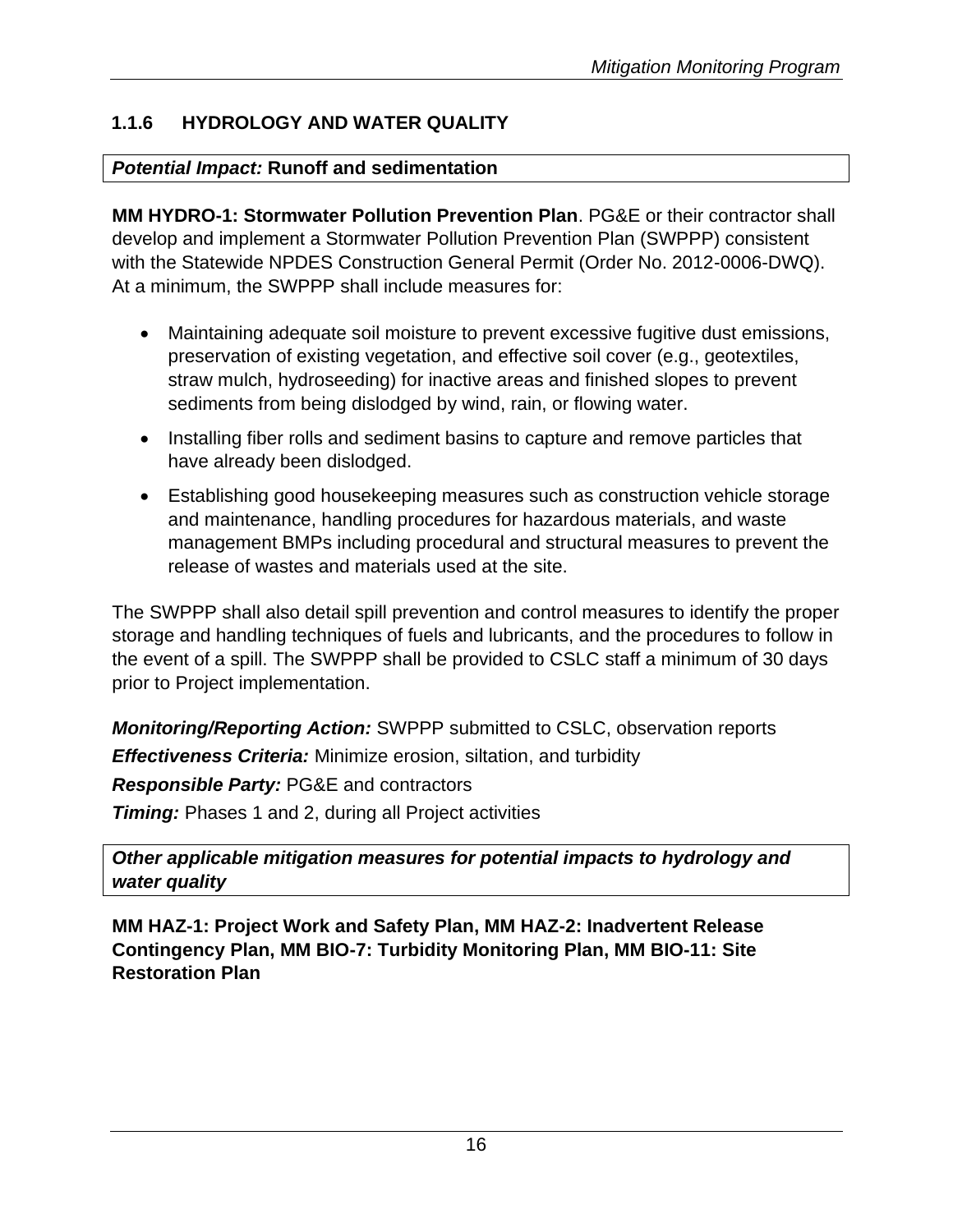# **1.1.7 NOISE**

#### *Potential Impact:* **Disturbance from Project noise**

**MM N-1: Work Hours and Alternate Housing**. Work involving noise-generating equipment shall be conducted during the hours of 7:00 a.m. to 7:00 p.m. on weekdays and 8:00 a.m. to 5:00 p.m. on Saturdays. Work involving noise-generating equipment in Sutter County on Sundays shall be prohibited unless permission is granted by Sutter County in advance. If work involving noise-generating equipment is necessary (i.e., pipe pulling) outside of the work windows above, then PG&E will notify residents within 100 feet of the Project area and offer compensation for alternate housing for the time period when noise-generating work is scheduled to occur.

*Monitoring/Reporting Action:* Documentation of compliance *Effectiveness Criteria:* Reduction of potential impact to near-by residents *Responsible Party:* PG&E

**Timing:** Phase 1 and Phase 2, prior to scheduled work outside of work windows

# **1.1.8 RECREATION**

#### *Potential Impact:* **Interaction with recreational vessels**

**MM REC-1. Riverine Safety Measures**. Prior to in-water activity, PG&E or its designated contractor shall post information at all local marinas and launch facilities concerning Project work locations, times, and other details of activities that may pose hazards to recreational boaters. At all times while Project activities are taking place in the Sacramento River, warning signs and buoys shall be installed upstream and downstream of the work site to provide notice to the public that Project activities are taking place and to exercise caution.

*Monitoring/Reporting Action:* Documentation of compliance

*Effectiveness Criteria:* Reduction of potential impact to recreational vessels

*Responsible Party:* PG&E and contractors

*Timing:* Phase 2, prior to vessel departure to Project area and during all in-water activities

#### *Potential Impact:* **Interaction with recreational vessels**

**MM REC-2: Advanced Notice to Mariners.** All in-water activity shall be described in a Local Notice to Mariners to be submitted to the U.S. Coast Guard at least 15 days prior to Phase 2 activities. The Notice shall include: